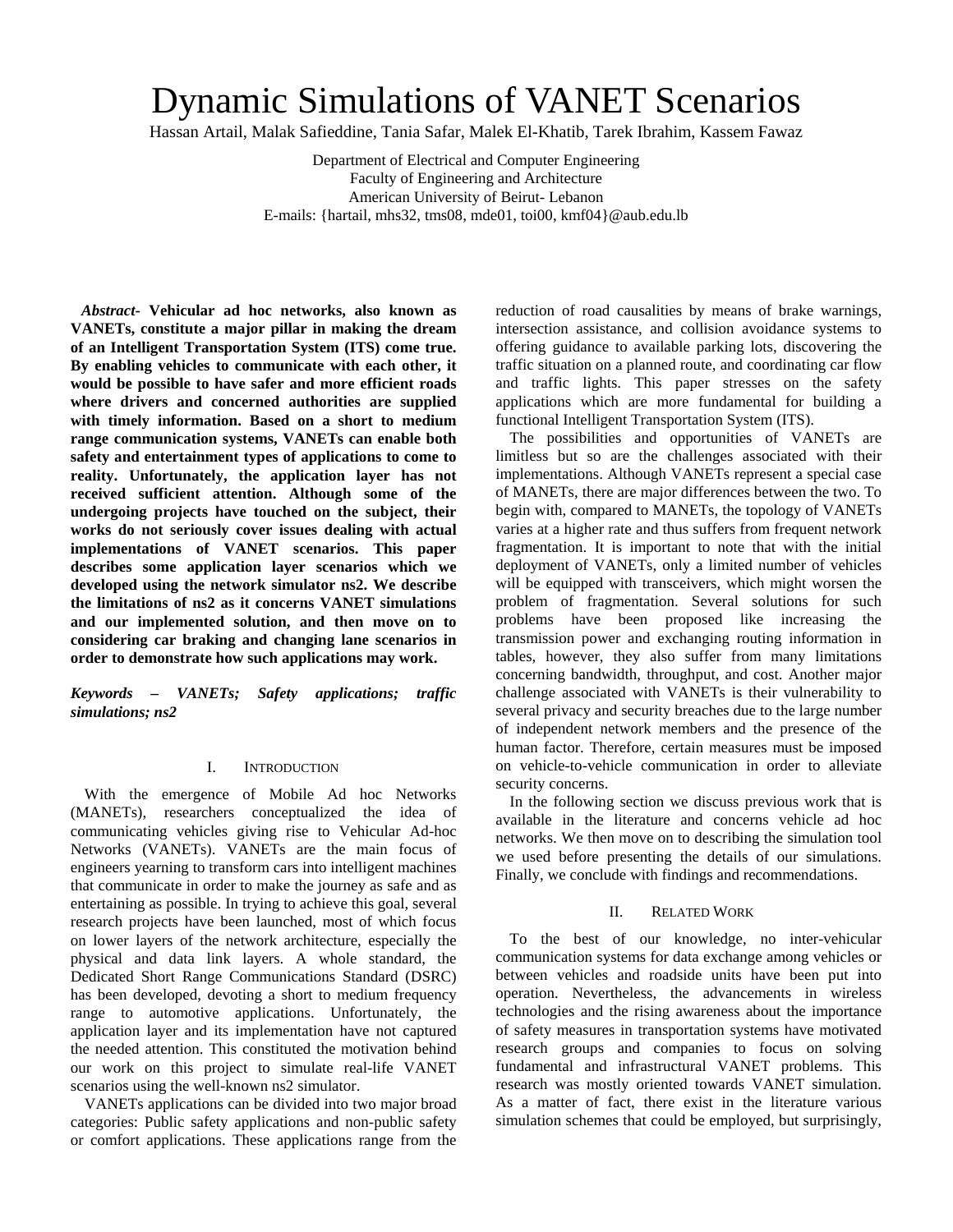very little work has been done to actually simulate realistic VANET scenarios.

In [1] the simulation problem in VANETS is divided in to two parts, the first is to develop sound mobility models, both at the macroscopic and microscopic levels, while the second one is concerned with combining the developed mobility model with the used network simulator. Today there is a range of existing mobility generators that provide compatibility with several network simulators like ns2, GlomoSim, Qualnet, SWANS, and others. In this respect we mention a few, like *VanetMobiSim* [8]*, STRAW* [4]*, SUMO* [13]*, Virtual Track* [16], and *AutoMesh* [14].

A major issue that concerns these simulation tools is that the traffic generators and network simulators do not typically interact at run time, mostly because the various network simulators existed long before the traffic mobility generators, and were not designed with VANET applications in mind. The authors in [12] presented an integrated tool that combines two mobility models (IDM and MOBIL) with the network simulator OMNET to assess the performance of network layer protocols, while focusing on a specific routing scheme, namely the DYnamic MANET On demand (DYMO) protocol. It was shown that the proposed mode of coupling improves the accuracy of network layer performance characterization. Very recently, the authors in [15] proposed a system approach named *Traffic Control Interface* (*TraCI*) that is based on live interactions between the traffic generator and the network simulator using TCP/IP socket communication between each simulated node (vehicle) and the traffic generator. Actually, the authors provide an implementation for the interaction between the traffic generator SUMO and the network simulator ns2. In this paper, and in the context of dynamic VANET simulations, we took a different and more efficient approach. Instead of having the traffic generator communicate with every node, we only used it to a priori produce the mobility file (as is usually done), and then through socket communication and multithreading we allow client applications to interact with the scheduler of the simulator (ns2) to alter already scheduled events or to add new ones. Such applications could represent the driver or event handlers that react to dynamic road or weather conditions.

In the following we briefly discuss two projects that have been initiated by consortiums which include automotive companies, technology suppliers, and academic institutions.

## *A. FleetNet – Internet on the road*

The FleetNet project started in Germany in September 2000 and was set up by a consortium of six companies and three universities including *DaimlerChrysler AG*, *Robert Bosch Gmbh* and *Technische Universität Hamburg*. As outlined in Enkelmann's paper [6], the main objective of FleetNet was to develop a platform for inter-vehicular communication systems achieved by examining mobile ad hoc radio networks, through three classes: First, cooperative driver-assistance applications for safety; Second, local floating car data applications for information updates; and Finally, user communication and information services for

entertainment [6]. Although this project aims to handle the various layers of the network architecture, the project's website does not provide information related to the progress of the work nor about the implementation process. Moreover, the simulations being conducted are not apparently disclosed to the public, which makes it hard to build upon any achieved developments.

## *B. CarTALK 2000*

CarTALK 2000 was started in August 2001 and funded within the ITS Cluster of the Fifth Framework Program of the European Commission. With the coordination of *DaimlerChrysler*, the project consortium assimilates the knowledge of European car manufacturers, IT industry, suppliers, and some expert research institutes. Its main objectives are the development of cooperative driver assistance systems as well as self-organizing ad-hoc radio networks [2]. CarTALK identifies three applications types: Information and Warning Functions, communication-based longitudinal control, and cooperative assistance systems. The last category comprises applications that focus on exchanging information among vehicles to assist the driver in resolving critical situations [2].

Other comparable projects also exist. Most notably, we mention the Simulation of Car-to-Car messaging project [5], the Network on Wheels (NOW) project [10], the CAR-2- CAR Communication Consortium [3], and the CarLink project. The latter project developed in the university of Malaga aims to provide users with live data concerning weather and traffic through vehicle-to-vehicle and vehicle-toinfrastructure communication. The simulation in Carlink is done mainly using VanetMobiSim as described in [9].

One can clearly see that a considerable number of projects have already been launched with the majority concentrating on exploring the physical and network layers of inter-vehicle communication. The application layer, however, remains theoretical where only suggestions of possible applications are provided. The aforementioned projects might have achieved progress in implementing this layer, but such progress remains mostly unpublished, possibly leading to duplication of work.

### III. NETWORK SIMULATOR (NS2)

Simulation is the dynamic representation of a real life problem achieved by building computer models and running them under sensible assumptions. Since in our project validating the applications on a real vehicular network is infeasible, we used a simulation tool for analytically solving, testing, evaluating and demonstrating our proposed course of action. The network simulator ns2 [11], which we will discuss below, was employed to define the constraints and reactions of the vehicles being driven on the road.

NS2 is a discrete event simulator that models various network protocols including wired, wireless, TCP, UDP, ad hoc routing, infrastructure, etc. In our project, we used it to simulate real-time vehicle driving scenarios. The simulator is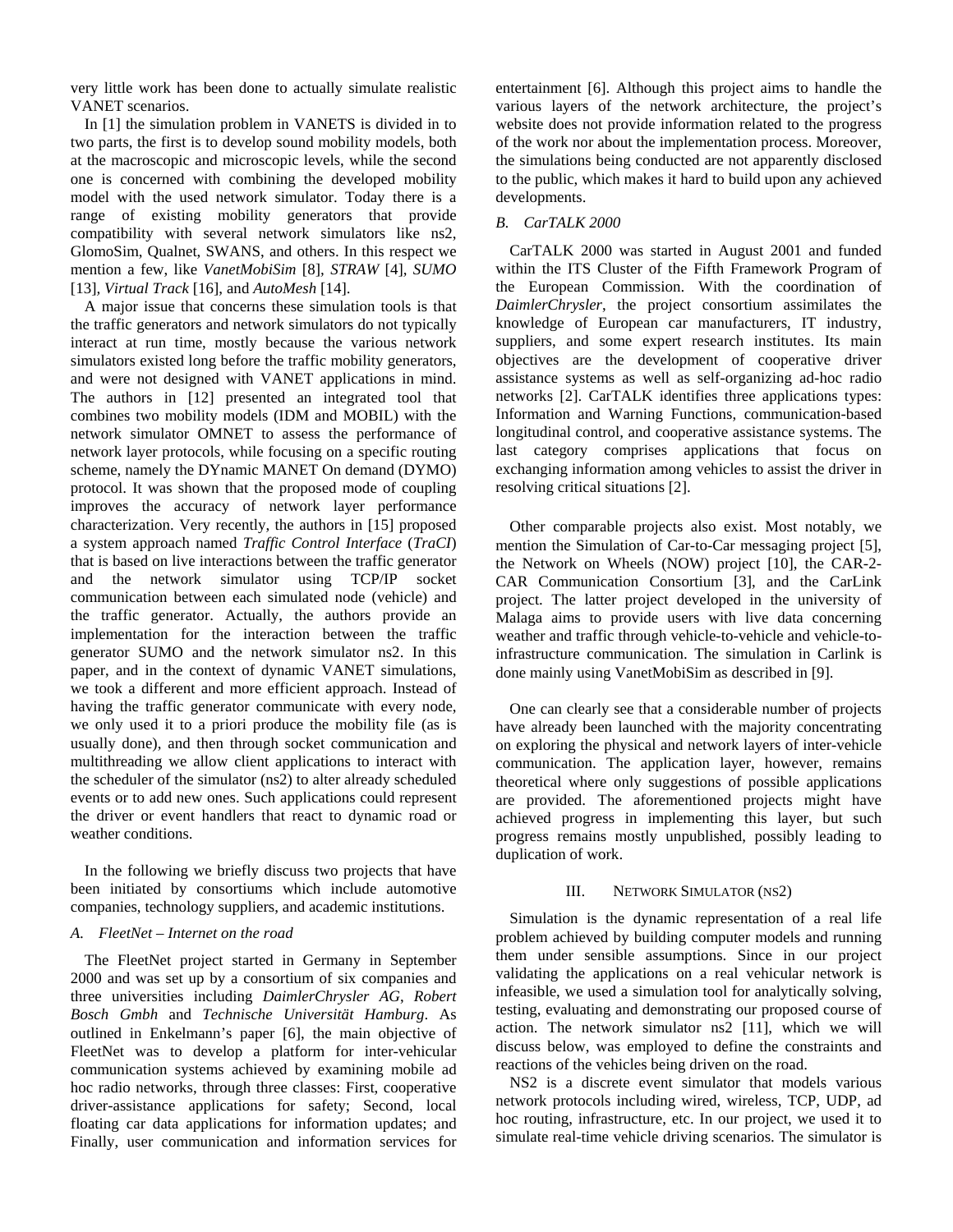composed of four major components which are the ns simulator itself, the network animator or NAM which is responsible of visualizing various outputs and providing the interface to generate ns scripts, the pre-processing subsystem that handles traffic and topology generation, and the postprocessing subsystem which performs simple trace analysis.

A simulator has two basic tasks and therefore uses two different programming languages. On one hand, it simulates detailed protocols and efficiently manipulates bytes and packet headers, and implements algorithms that run over large data sets. On the other hand, it explores a number of scenarios through varying parameters and configurations. For satisfying the first job, it needs a programming language which is very fast to run but slower to change, namely C++. As for the second, OTcl is applicable because it runs much slower but can be changed very quickly [7]. The simulator employs tclcl binding to provide the glue, which makes objects and variables appear to both languages.

Regarding functionality, ns2 is capable of covering the basic issues like setting up nodes and links, sending data from one node to another, monitoring a queue and starting NAM from tcl scripts to visualize the simulations. Moreover, ns2 provides features for running wireless simulations where one can define mobile nodes for which various network component parameters can be specified, including the link layer type, MAC protocol, the antenna type, the radiopropagation model, and the wireless channel. The mobility models of the nodes can be either obtained from trafficpattern files available with the ns distribution, or by inputting trace files generated by vehicle traffic simulation programs.

# *A. Limitations*

The network simulator ns2 employs a single-threaded event-driven scheduler. The simulator has two basic event types, namely "at-events" and "packets". Each comprises a unique ID, a firing time, and a handler function to execute. At the beginning of the simulation the TCL file is read and evaluated so that all events are generated and inserted into the appropriate data structure. The scheduler maintains an internal clock in seconds to determine the execution times of events. Events are executed one at a time, and an event will not start execution until the one immediately before it in the scheduler's data structure is fully processed.

Once the simulation is started, the user or a runtime process cannot intervene to change the timings of events or add new ones. In VANET simulations this restriction can lead to unrealistic scenarios. For example, changing lane events and braking episodes depend on real-time traffic dynamics whose types and timings may not be known a priori, and thus cannot be specified in the TCL code at codewriting time. Hence, there is need for integrating into ns2 capability for dynamic simulations in order to implement realistic VANET scenarios.

#### *B. Implemented Solution*

To add dynamic simulation capability into ns2, multithreading functionality had to be implemented into the scheduler (actually in the constructor of the scheduler, so as to create the thread upon instantiation). A handler function

was introduced which runs in an infinite loop waiting for input from a user application through a TCP socket. Theoretically, this input should consist of a TCL statement to be executed. The TCL statements are fed to the newly created thread through a client application which opens a TCP connection with the scheduler. Simulated cars are defined in the TCL code as an array of nodes, which makes the communication between the client (user application) and the server (scheduler) straightforward. Through monitoring the progress of the simulation (i.e., changing lanes, breaking events, travel speed, etc.) in real time, the user application can react by inserting events concerning particular cars with handlers to be executed at specified times. Finally, we note that using multithreading allows for employing third party agents that can act as drivers which feed braking and changing lane events to the simulation at runtime, and therefore turn the simulator into an emulator.

#### IV. IMPLEMENTATION

This section presents the three different scenarios that we implemented with descriptions and simulation snapshots.

# *A. The Braking Scenario*

The breaking scenario simulates the topology's reaction when a driver of a vehicle suddenly pushes the brakes. It respects the following general logic: the braking vehicle broadcasts a braking packet to inform its surrounding, only concerned vehicles will decelerate according to their relative positions. In what follows, we explain the details of this mechanism and show snapshots of the resulting NAM visualizations.



Fig. 1. Braking Scenario Diagram

# 1) Technical Description

The main steps for simulating this scenario include attaching to each node in the topology the Brake Agent, which maintains its status and controls its behavior in braking situations. Besides, the Brake Packet Header, of size 64B, is fabricated to include the main information needed in the inter-node communication. Finally, the TCL script reads the nodes movements file and initiates, under certain conditions, the C++ agent functions.

In our simulation, we use in the TCL script a command specific to our Brake agent that invokes a random node to stop at a certain time instant. As a result, this node will periodically broadcast, over a defined transmission range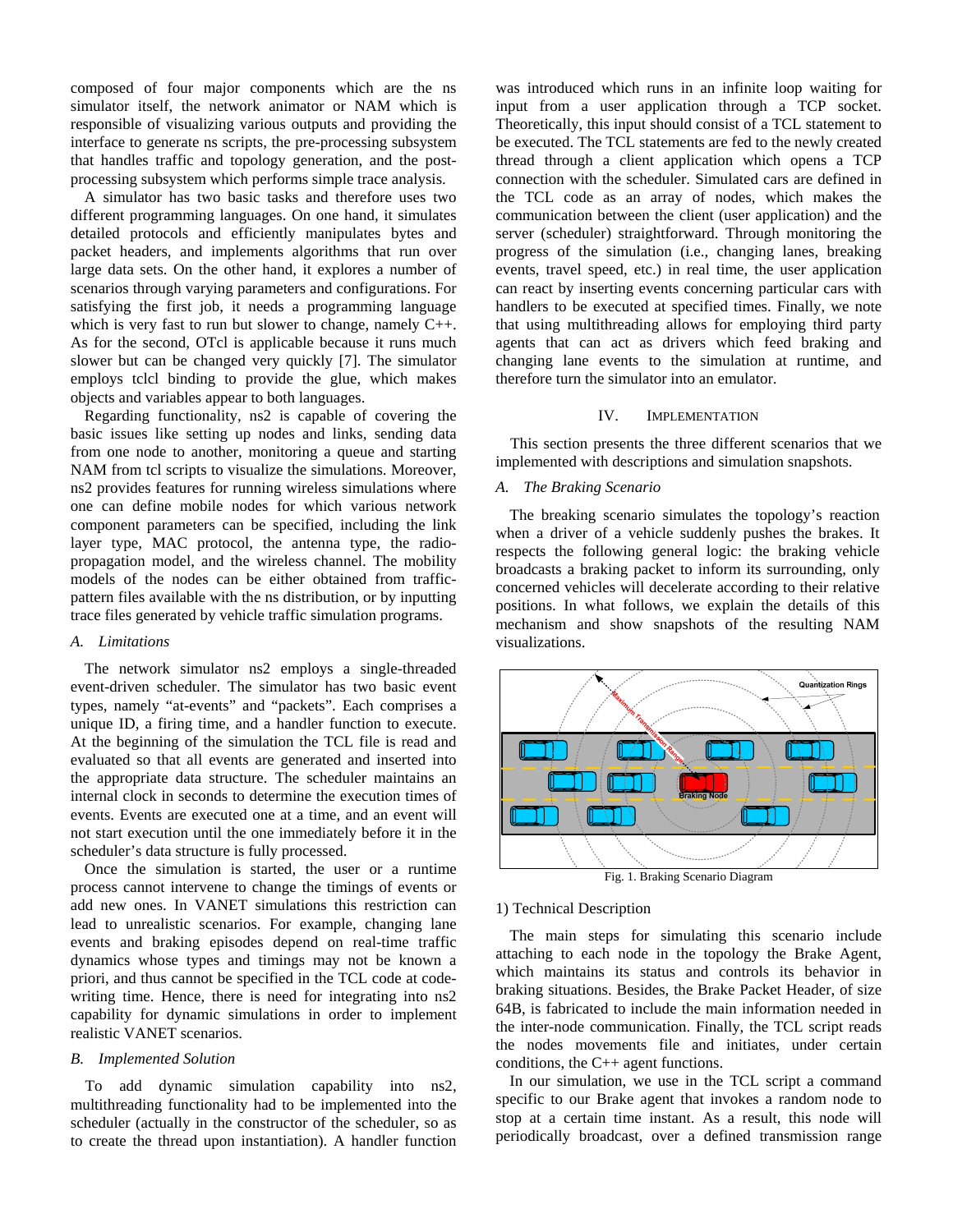$(T_{max})$ , a Brake packet containing its current position that includes the road and lane identifiers. As shown in figure 1, we quantized the covered area into R co-centric rings. Among the nodes within this range, only those in the same road and lane behind the stopping car will respond to the alarm. Each will compute the distance (*d*) separating it from the source and locate the ring (*r*) it belongs to. The calculated ring constitutes the base to compute the new velocity  $(V_{new})$ , which is inversely proportional to the distance. Thus, as the vehicle gets closer to the source, it slows down until it completely stops before hitting the vehicle just in front it, and forwards the packet to its neighbors. The ring and speed are computed as follows:

$$
r = \frac{d}{T_{\text{max}}} * R + 1 \qquad V_{\text{new}} = V_{\text{old}} \left( 1 - \frac{1}{P} \right)
$$

Moreover, nodes behind the stopping node and in different lanes will refrain from changing to that node's lane to avoid congestion. This receiving node behavior is illustrated in the flowchart of Figure 2.

## 2) Simulation Snapshots

To validate our theoretical implementation, we visualize the topology using NAM. Below are successive NAM snapshots for a braking simulation, with the first node (car) of the upper lane stopping. Note how the nodes behind it are shown stopped behind each other, and how the nodes in the lower two lanes kept on going and passed by the stopped nodes. Also note that the nodes of the bottom lane are moving at a lower speed relative to the nodes in the middle lane.

Simulation time = 9.37sec:



Simulation time = 12.43sec:



Simulation time = 16.47sec:

| $\circ\circ\circ$ |   |   |           |   |   |  |  |  |  |  |
|-------------------|---|---|-----------|---|---|--|--|--|--|--|
|                   |   |   | ⊙         | ⊙ | ๏ |  |  |  |  |  |
| ၊ စ               | ⊙ | ⊙ | $\bullet$ | ⊙ |   |  |  |  |  |  |



Fig. 2. Flow Chart for the Braking Algorithm

## *B. Changing Lanes Scenario*

This second safety scenario covers the case of a car changing its lane and the applicable safety rules regulating its behavior and that of its neighbors in its destination lane.

## 1) Technical Description

Again, we developed a Change Lane packet header and a Change Lane agent attached to all nodes. Through the TCL script, we trigger a random vehicle to move to a certain destination lane at some point of time. As s result, the vehicle broadcasts over a certain range a Discovery packet containing its position, speed, road, lane and destination lane, along with a timestamp common to all packets related to this incident. The purpose of this packet is to examine the safety of the road at that instance of time. Any node within the range receiving this Discovery packet will check if it is addressed to it by verifying that it is traveling in the assigned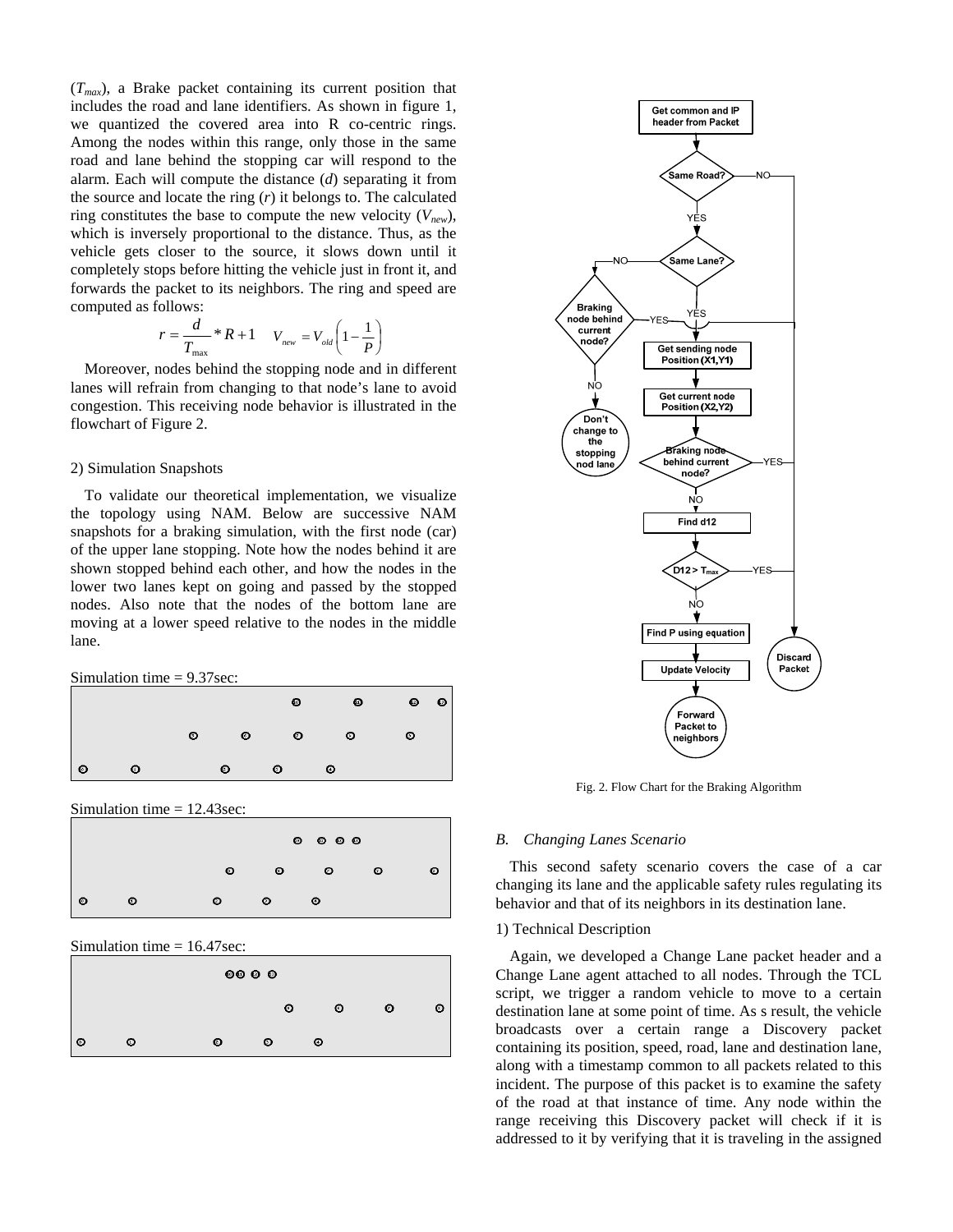destination lane. Each related node will figure out its relative distance to the source. Here, we define a range in the destination lane, in front and behind the original vehicle, as illustrated in figure 3, in which the presence of any other car could lead to an accident. Accordingly, we might have three different situations:



- i. If the receiving node falls in this range, it prepares a Negative Acknowledgement packet and sends it to the original node asking it not to cross.
- ii. If it is outside this range in front of the concerned car, it means that it will not endager the crossing, and thus it replies with a Positive Acknowledgement, thus giving it the green light to cross.
- iii. If the receiving node is behind the range, there is still a probability for collision with the crossing car, depending of the speeds of the two cars. The receiving node caclculates the time it takes the notifying car to reach its stable position on the new lane (assuming the node will move in a 45<sup>°</sup> direction) and evaluates the time needed, using its current position and velocity, to reach this same point. Based on these time figures, if the cars intersect, the receiving node responds with a Negative Acknowledgement packet, otherwise with a Positive Acknowledgement packet.

 After analyzing the different possible responses received from the neighboring nodes, the notifying node (i.e., the one that intends to change lanes) proceeds as follows. Before describing this however, it is important to note that the Change Lane agent at the notifying node keeps track of whether any response was received in response to the Discovery packet that was sent. In addition, it monitors for any Negative Acknowledgement that prohibits the car from changing its lane. The following is a summary of the behavior of the notifying node.

• If during a certain time interval, no positive or negative acknowledgement packets were received, it is implied that the destination lane is empty and that it is safe for the car to cross. In technical terms, if the handler times out while the agent still indicates that no reply was received, it invokes the function for changing lanes.

- If a Negative Acknowledgement packet is received, and corresponds to the same time stamp of the Discovery packet that the original node has broadcasted, no other positive or negative packets will be taken into consideration any more. Afterwards, using another handler, the node will wait for some time and repeat the whole process of examining the conditions of the road using a new Discovery packet.
- If a Positive Acknowledgement packet is received, before a negative acknowledgement, it will be understood that the dangerous zone defined earlier is empty. This is because the distance between the notifying node and any other node in this region is smaller than the distance between it and a node outside the range, and thus Negative Acknowledgement packets from inside the region will be received before Positive Acknowledgement packets from outside it. However, this does not mean that it is completely safe now for the car to cross. This is due to the simple reason that additional Negative Acknowledgement packets might be sent from cars behind the zone but with a velocity that indicates a possibility for collision as explained before. Therefore, in our code we differentiated between Positive Acknowledgement packets arriving from in front of the range, and those arriving from behind it. If the packet is received from the front, a handler is called for the node to wait for a short time interval before crossing, to be on the safe side and to account for any negative acknowledgements that are on the way. On the other hand, if the Positive Acknowledgement packet is received from behind, the car directly calls the function of changing lane and moves to its destination lane.

After discussing the different cases we noe illustrate how the node will change its lane when the time is appropriate. First, we assume that the car changes its lane while maintaining the same velocity it had while travelling on the original lane, follws a 45**<sup>o</sup>** path, and continues on the new lane with a velocity appropriate to this lane (i.e., same as that of those cars travelling on the new lane). In the changing lane function, the node calculates the time it needs to perform the change and saves it. Then, the *setdest* ns-2 command is called to move it to the other lane. After that and after having the handler function wait for the time just discussed, the *setdest* command is called again to make the node move to its initial destination set in the *movement file*, but along the modified path.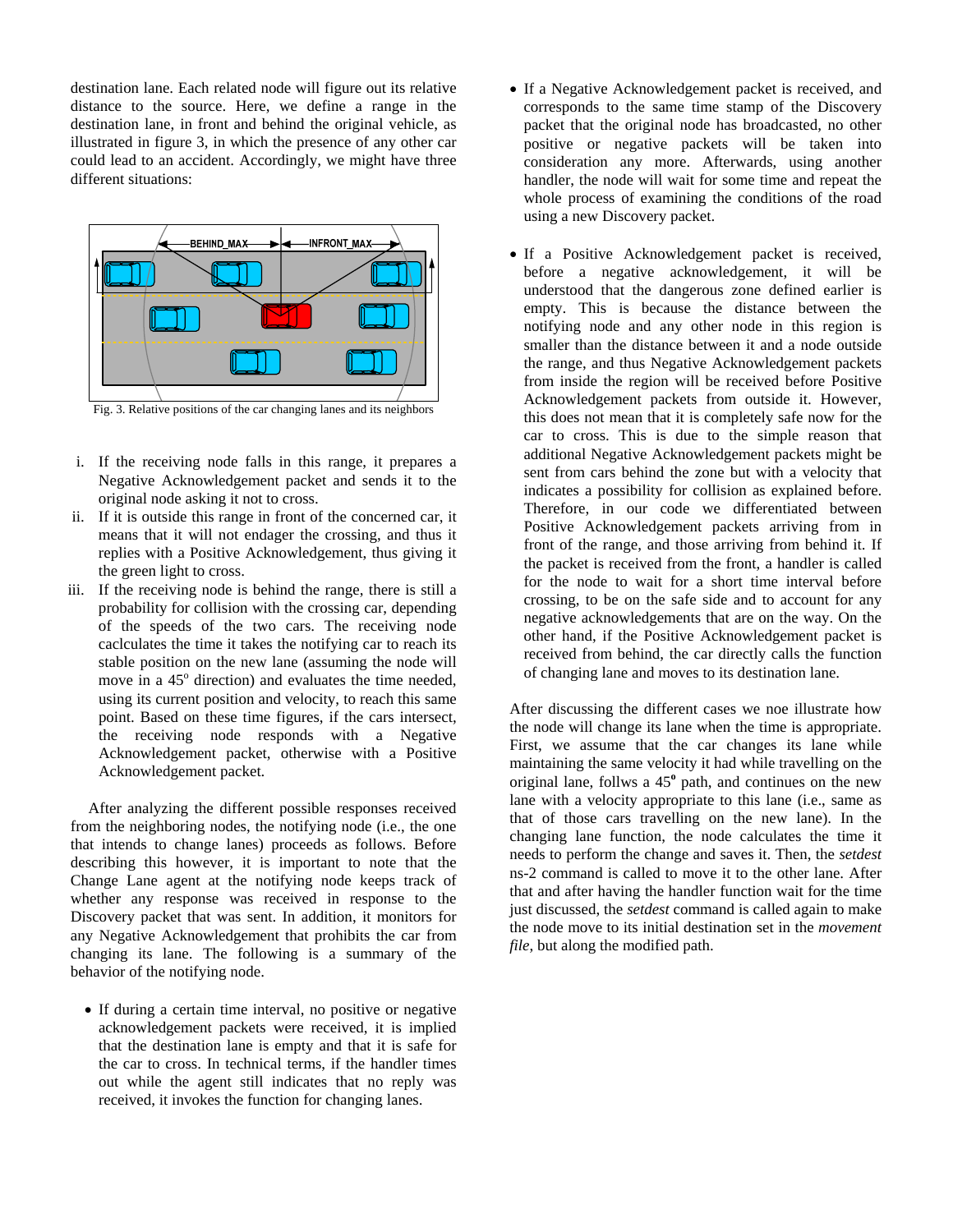

Fig. 4. Flow Chart of Receiving a Discovery request

The above is summarized in the charts of Figures 4 and 5.

## 2) Simulation Snapshots

The following sequence of snapshots demonstrate the relative motion of the vehicules and their reactions when the red (square), blue (circle), and green (triangle) nodes simultaneously decide to move to left, right, and left lanes respectively, at time = 5sec. Note that the left lane is the fastest relative to the other two ones.

## Simulation time = 5.26sec:

|         |   |         | $\bullet$ | $\bullet$ $\bullet$ | $\circ$ | $\circ$ |  |
|---------|---|---------|-----------|---------------------|---------|---------|--|
|         | ⊚ | $\circ$ | $\circ$   | $\odot$             |         |         |  |
| $\circ$ |   | $\circ$ | $\circ$   | $\circ$             |         |         |  |



Simulation time  $= 11.5$  sec:.





Fig. 5. Flow Chart of Changing Lanes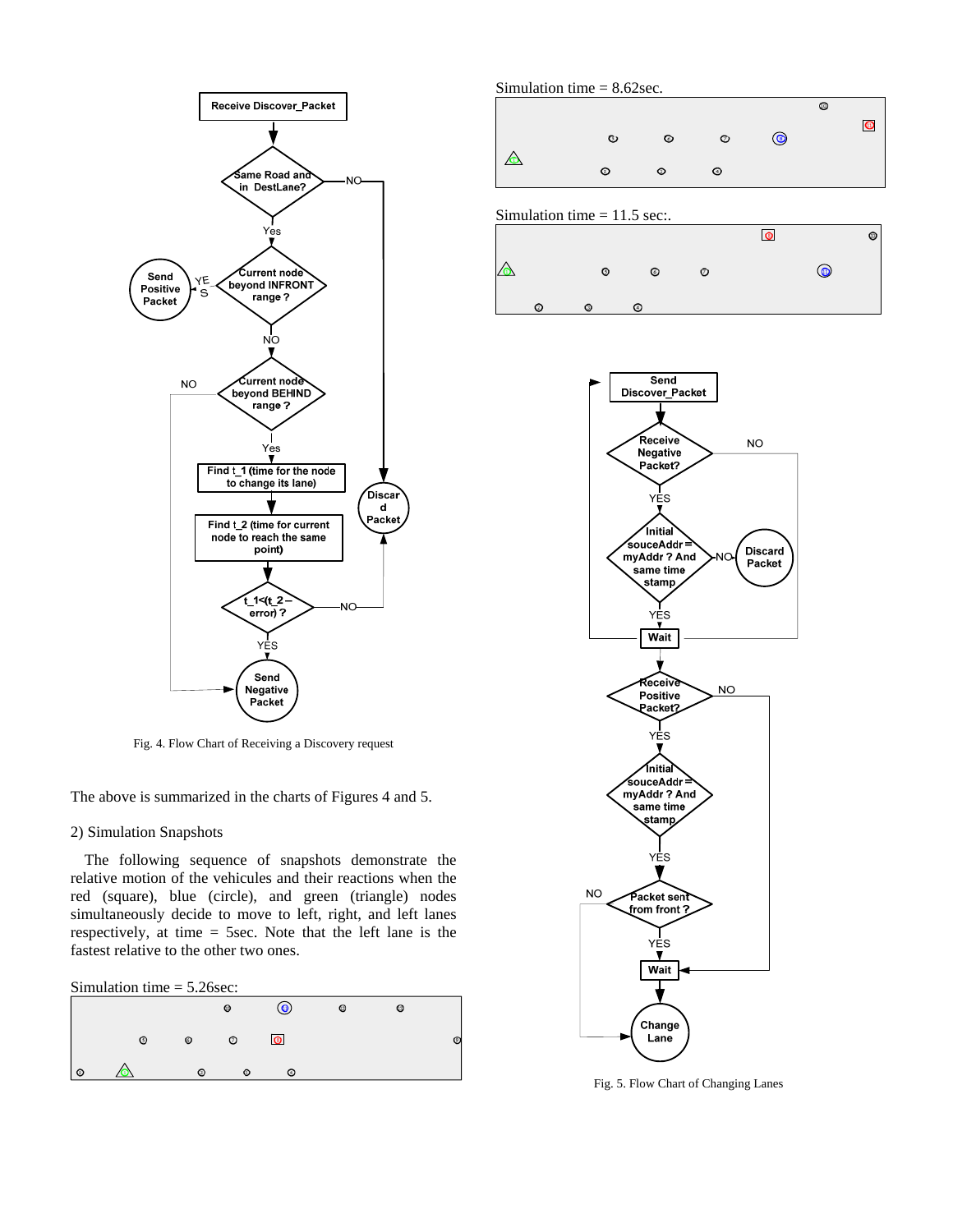## *C. Braking with Changing Lanes Combined*

In the two previous scenarios, we implemented the braking and changing lanes algorithms as separate agents, where the nodes in the simulation were equipped with one or the other. In this scenario, we will combine the two algorithms in order to create a new agent that is capable of performing both of the two operations based on the situation encountered within the movement file. During the simulation, one or more nodes may attempt to brake while other nodes that are affected by this braking (moving nodes behind the braking ones) will try to change lanes in order to overcome the obstacle and reach their final destinations. We will not thoroughly describe the implementation in this section since it is a mere combination of the ones presented in the earlier sections with minor modifications.

The following sequence of snapshots demonstrate the motion of the vehicules in blue (circles) and their reaction when the red (square) node decides to brake at 6sec.





### V. CONCLUSION

In this paper, we examined Vehicular Ad Hoc Networks and studied their main challenges and potential applications. The presence of such vehicular systems, if implemented in the future, will create opportunities for developing and deploying safety and leisure applications between vehicles. However, this versatility does not come for free, as there are numerous challenges that will be faced due to communication network flooding and high security risks.

Believing that the work on such complex topic is a cumulative effort and requires an accumulation of research and work, we decided to be part of this new global research and add some contribution to it. First, we added a modification to the ns2 simulator in order to enable it to realistically simulate dynamic VANET scenarios. We simulated three real life scenarios of vehicles on the road. With the braking algorithm, we made sure that nodes behind

the braking car decrease their speed gradually and gracefully. The second scenario, which concerns changing lane scenarios aimed at ensuring safe lane changes by the cars on the highway in order to minimize and even eliminate potential accidents. The third and final scenario was the combination of the previous two scenarios and intended to simulate more realistic traffic conditions, in which events would happen successively and wise decisions would be taken. It is worth noting that convenience-related applications can be added in the future and security threats can be accounted for without impacting the current implementation significantly.

Finally, we acknowledge that in the descriptions of the implemented scenarios we may have implied that the car will react to the various conditions by taking braking and lanechange actions autonomously. We note that this was done to simplify the discussion. In real-life, the onboard system in the car will have to engage the driver through warnings and sometimes using alarms when the situation worsens (i.e., when an action on the driver's part is deemed by the system to be causing a potential accident).

## **REFERENCES**

- [1] C. Bonnet, J. Harri, and F. Filali, "Mobility Models for Vehicular Ad Hoc Networks: A Survey and Taxonomy", Research Report RR-06-168, Institut Eurécom, March 2007.
- [2] CarTALK2000 project, August 2001. Available http: www.cartalk2000.net/
- [3] Car-to-Car Communication consortium, http://www.carto-car.org
- [4] D. Choffnes, F. Bustamante, "An Integrated Mobility and Traffic Model for Vehicular Wireless Networks", 2nd ACM international Workshop on Vehicular Ad Hoc Networks (VANET 2005), September 2005, Cologne, Germany.
- [5] S. Eichler, T. Kosch, B. Ostermaier, and C. Schroth, "Simulation of Car-to-Car Messaging: Analyzing the impact on Road Traffic". *13th IEEE International Symposium on Modeling, Analysis, and Simulation of Computer and Telecommunication Systems*, September 2005, Atlanta, GA.
- [6] W. Enkelmann, FleetNet applications for inter-vehicle communication, *IEEE IV2003 Intelligent Vehicles Symposium*, June 2003, Columbus, OH.
- [7] K. Fall, K. Varadhan (Editors), ns Manual, URL: http://www.isi.edu/nsnam/ns/doc/index.html
- [8] M. Fiore, J. Harri, F. Filali, C. Bonnet, "Vehicular Mobility Simulation for VANETs," *40th Annual Simulation Symposium*, March 2007, Norfolk, VA.
- [9] J. Härri, M. Fiore, F. Fethi, and C. Bonnet, "VanetMobiSim: generating realistic mobility patterns for VANETs, in Proc. *3rd ACM International Workshop on Vehicular Ad Hoc Networks (VANET'06)*, September 29, 2006, Los Angeles, CA.
- [10] Network On wheels project, 2004, http://www.networkon-wheels.de/
- [11]NS2 simulator, http://www.insi.edu/nsnam/ns